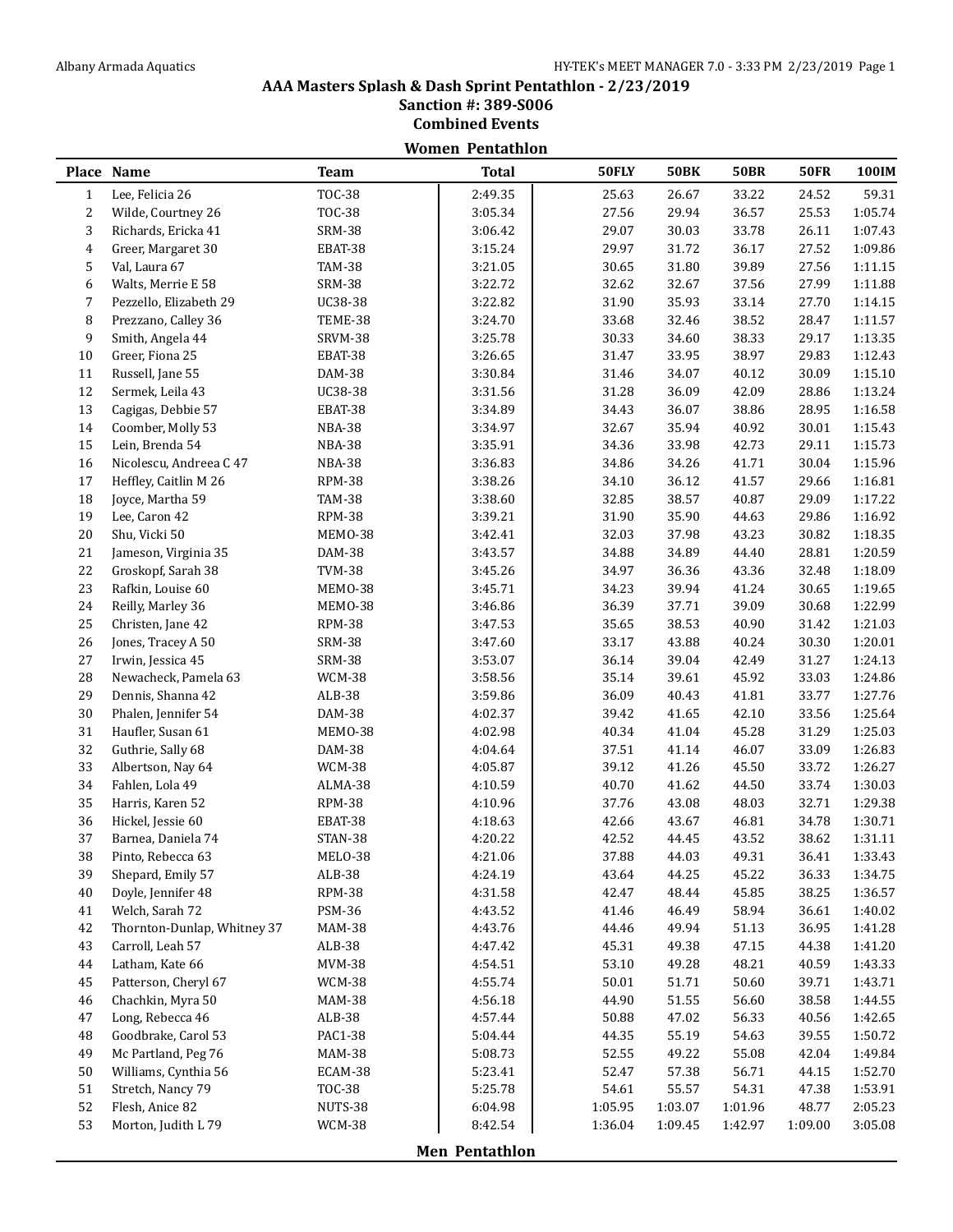#### **AAA Masters Splash & Dash Sprint Pentathlon - 2/23/2019 Sanction #: 389-S006**

**Combined Events**

|                |                          |                | <b>Men Pentathlon</b> |       |             |             |             |         |
|----------------|--------------------------|----------------|-----------------------|-------|-------------|-------------|-------------|---------|
|                | Place Name               | <b>Team</b>    | <b>Total</b>          | 50FLY | <b>50BK</b> | <b>50BR</b> | <b>50FR</b> | 100IM   |
| $\mathbf{1}$   | Cobleigh, Hunter 25      | $ALB-38$       | 2:37.12               | 24.62 | 27.91       | 26.03       | 22.87       | 55.69   |
| 2              | Volcansek, Ales 35       | UC38-38        | 2:46.20               | 24.87 | 27.07       | 31.55       | 22.96       | 59.75   |
| 3              | Singh, Jason 30          | <b>TSUN-38</b> | 2:49.29               | 26.52 | 27.52       | 31.71       | 24.20       | 59.34   |
| $\overline{4}$ | Winfield, Matthew 37     | <b>TSUN-38</b> | 2:51.83               | 26.67 | 30.52       | 29.27       | 24.46       | 1:00.91 |
| 5              | Hamilton, Rick 51        | <b>MAM-38</b>  | 2:53.83               | 26.58 | 28.30       | 32.97       | 24.93       | 1:01.05 |
| 6              | Wood, Brent 49           | ASCP-38        | 2:55.22               | 27.40 | 30.80       | 30.48       | 24.46       | 1:02.08 |
| 7              | Riblet, Jean-Philippe 55 | <b>SRM-38</b>  | 2:55.36               | 27.20 | 28.15       | 32.77       | 24.55       | 1:02.69 |
| 8              | Svoboda, Pavel Y 22      | CSTS-38        | 2:59.73               | 27.55 | 29.30       | 35.08       | 24.66       | 1:03.14 |
| 9              | Witt, Tucker 29          | CSTS-38        | 3:02.32               | 28.69 | 30.59       | 33.13       | 25.31       | 1:04.60 |
| 10             | Rossbach, Alexander 28   | ALB-38         | 3:03.48               | 27.32 | 31.09       | 36.25       | 25.56       | 1:03.26 |
| 11             | Finney, Peter 51         | <b>MAM-38</b>  | 3:03.63               | 27.60 | 32.80       | 32.27       | 25.59       | 1:05.37 |
| 12             | McKee, Clayton 40        | DAM-38         | 3:05.34               | 29.01 | 31.37       | 33.35       | 25.20       | 1:06.41 |
| 13             | Cutting, Steve 61        | <b>MAM-38</b>  | 3:06.53               | 28.69 | 30.88       | 35.30       | 25.91       | 1:05.75 |
| 14             | Taylor, Ron 58           | <b>RPM-38</b>  | 3:06.94               | 27.51 | 30.76       | 36.35       | 26.75       | 1:05.57 |
| 15             | Pereira, Ed 33           | <b>MVM-38</b>  | 3:06.99               | 27.60 | 30.60       | 37.34       | 26.06       | 1:05.39 |
| 16             | Barta, Paul J 26         | UC38-38        | 3:07.56               | 27.97 | 32.63       | 34.31       | 26.10       | 1:06.55 |
| 17             | Law, David 33            | <b>MAM-38</b>  | 3:07.79               | 28.73 | 33.21       | 32.96       | 25.74       | 1:07.15 |
| 18             | Nootbaar, Tom T 55       | WCM-38         | 3:08.11               | 27.75 | 32.47       | 36.01       | 25.50       | 1:06.38 |
| 19             | Dunlap, Ryan 36          | <b>MAM-38</b>  | 3:08.29               | 27.68 | 33.16       | 34.42       | 25.21       | 1:07.82 |
| $20\,$         | Schonder, John 39        | <b>RPM-38</b>  | 3:08.53               | 28.38 | 30.43       | 34.64       | 26.55       | 1:08.53 |
| 21             | Erickson, Douglas 47     | RHMS-38        | 3:09.13               | 30.29 | 33.29       | 31.81       | 25.35       | 1:08.39 |
| 22             | Laudenslager, Greg 57    | RHMS-38        | 3:09.30               | 29.94 | 32.82       | 32.70       | 26.89       | 1:06.95 |
| 23             | O'Rourke, Dara 51        | ALB-38         | 3:10.60               | 30.10 | 32.93       | 34.32       | 26.13       | 1:07.12 |
| 24             | Harrington, Matt 47      | UC38-38        | 3:10.65               | 29.45 | 33.39       | 35.01       | 27.05       | 1:05.75 |
| 25             | Van Boer, Eric 64        | RHMS-38        | 3:11.79               | 29.04 | 31.81       | 34.41       | 26.71       | 1:09.82 |
| 26             | Solberg, Sean 40         | <b>RPM-38</b>  | 3:12.81               | 28.42 | 35.38       | 34.29       | 26.07       | 1:08.65 |
| 26             | Bolz, Brian 41           | DAM-38         | 3:12.81               | 29.03 | 32.34       | 37.51       | 26.72       | 1:07.21 |
| 28             | Haufler, Steven E 66     | OCCM-38        | 3:13.54               | 29.28 | 33.59       | 35.08       | 27.06       | 1:08.53 |
| 29             | Wright, Eric 45          | UC38-38        | 3:14.79               | 30.88 | 33.24       | 33.50       | 27.10       | 1:10.07 |
| 30             | Ortiz, Enrique 29        | <b>TSUN-38</b> | 3:15.20               | 31.33 | 33.64       | 35.42       | 26.71       | 1:08.10 |
| 31             | Green, Zachary 29        | <b>MVM-38</b>  | 3:15.64               | 31.19 | 32.30       | 34.40       | 28.55       | 1:09.20 |
| 32             | Denton, Joe 47           | <b>TSUN-38</b> | 3:16.66               | 30.57 | 32.90       | 34.83       | 28.63       | 1:09.73 |
| 33             | Wans, David M 38         | SCSC-38        | 3:18.70               | 29.25 | 33.13       | 39.02       | 26.10       | 1:11.20 |
| 34             | Virkus, Todd 47          | ASCP-38        | 3:19.30               | 29.89 | 36.37       | 35.58       | 25.50       | 1:11.96 |
| 35             | Williams, Michael 69     | WCM-38         | 3:20.61               | 30.50 | 34.00       | 37.53       | 28.29       | 1:10.29 |
| 36             | Foote, John 68           | <b>TAM-38</b>  | 3:21.28               | 29.34 | 34.23       | 37.79       | 27.07       | 1:12.85 |
| 37             | Marcic, Dean 32          | UC38-38        | 3:21.46               | 30.66 | 36.64       | 35.13       | 27.94       | 1:11.09 |
| 38             | Crowley, Terrance 47     | WINE-38        | 3:21.55               | 30.49 | 38.70       | 33.72       | 27.69       | 1:10.95 |
| 39             | Burns, Richard 75        | <b>TAM-38</b>  | 3:21.62               | 30.48 | 32.18       | 39.79       | 27.87       | 1:11.30 |
| 40             | Spellberg, Geoff 63      | NBA-38         | 3:21.95               | 29.42 | 36.58       | 36.69       | 27.18       | 1:12.08 |
| 41             | Drysdale, Colin 44       | TULS-27        | 3:22.92               | 34.96 | 35.55       | 33.86       | 28.67       | 1:09.88 |
| 42             | Lindsay, William 62      | 0AK-38         | 3:23.81               | 30.88 | 33.98       | 40.27       | 26.65       | 1:12.03 |
| 43             | Bernard, Alan 69         | <b>TAM-38</b>  | 3:24.45               | 30.26 | 35.20       | 37.58       | 27.48       | 1:13.93 |
| 44             | Kneubuhler, Yann 46      | <b>RPM-38</b>  | 3:24.72               | 35.05 | 35.17       | 35.25       | 27.86       | 1:11.39 |
| 45             | King, Ian 56             | <b>WCM-38</b>  | 3:25.06               | 30.60 | 34.35       | 38.30       | 28.29       | 1:13.52 |
| 46             | Song, Jimmy 35           | MEMO-38        | 3:26.22               | 32.45 | 37.40       | 33.76       | 29.01       | 1:13.60 |
| 47             | Adams, Brian R 55        | UC38-38        | 3:27.28               | 32.98 | 36.88       | 36.71       | 28.85       | 1:11.86 |
| 48             | Stanley, Mark 68         | <b>SRM-38</b>  | 3:27.99               | 31.22 | 36.50       | 38.24       | 26.60       | 1:15.43 |
| 49             | Mandrioli, Luca 32       | TEME-38        | 3:30.70               | 31.58 | 40.45       | 36.76       | 28.01       | 1:13.90 |
| 50             | Dennis, D Craig 72       | WCM-38         | 3:33.68               | 34.63 | 34.24       | 39.79       | 28.60       | 1:16.42 |
| 51             | Pence, Brad 67           | CSTS-38        | 3:38.54               | 30.36 | 37.63       | 42.97       | 29.30       | 1:18.28 |
| 52             | Small, Stephen 66        | MEMO-38        | 3:39.16               | 35.00 | 37.72       | 39.05       | 30.19       | 1:17.20 |
| 53             | Gilliland, John 58       | <b>TSUN-38</b> | 3:40.32               | 32.64 | 36.86       | 43.10       | 29.14       | 1:18.58 |
| 54             | Couzens, Azul 39         | $ALB-38$       | 3:41.18               | 35.12 | 38.32       | 37.18       | 29.53       | 1:21.03 |
| 55             | Kolb, Vladyslav 37       | ALB-38         | 3:43.90               | 30.49 | 40.96       | 40.85       | 29.55       | 1:22.05 |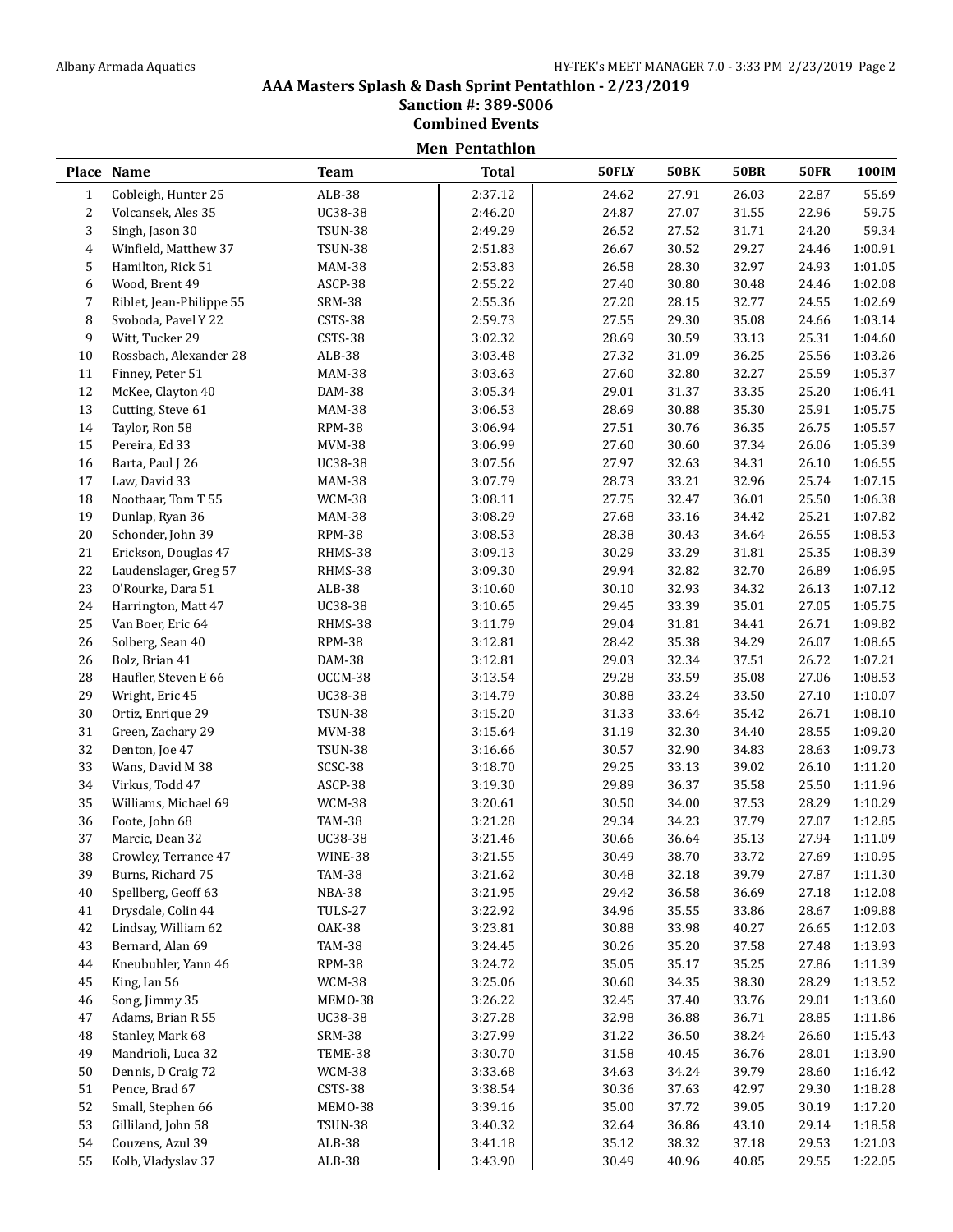#### **AAA Masters Splash & Dash Sprint Pentathlon - 2/23/2019 Sanction #: 389-S006**

**Combined Events**

|                |                                       |                    | <b>Men Pentathlon</b>         | 50FLY          | <b>50BK</b>    | <b>50BR</b>    | <b>50FR</b>    | 100IM              |
|----------------|---------------------------------------|--------------------|-------------------------------|----------------|----------------|----------------|----------------|--------------------|
|                | Place Name                            | <b>Team</b>        | <b>Total</b>                  |                |                |                |                |                    |
| 56             | Lehnert, Ahren 45                     | MEMO-38            | 3:45.08                       | 34.73          | 43.64          | 36.69          | 29.87          | 1:20.15            |
| 57<br>58       | Gildea, David 75<br>Johanson, Jeff 64 | MELO-38<br>TCAM-38 | 3:45.87<br>3:50.02            | 36.57<br>35.16 | 40.89<br>38.69 | 37.26<br>39.20 | 31.30<br>34.89 | 1:19.85<br>1:22.08 |
| 59             | Pinto, Harlan 61                      | MELO-38            | 3:50.51                       | 36.06          | 43.26          | 37.56          | 32.46          | 1:21.17            |
| 60             | Citron, Jeffrey 63                    | UC38-38            | 3:53.01                       | 37.88          | 39.62          | 41.41          | 30.63          | 1:23.47            |
| 61             | Dalton, Michael 64                    | TEME-38            | 3:55.09                       | 39.08          | 41.34          | 41.50          | 31.94          | 1:21.23            |
| 62             | Kennedy, James B 67                   | CMAM-38            | 3:55.69                       | 36.59          | 40.56          | 39.87          | 33.71          | 1:24.96            |
| 63             | Reed, Doug 50                         | CSTS-38            | 4:03.65                       | 36.77          | 44.06          | 43.42          | 30.33          | 1:29.07            |
| 64             | Large, Robbie V 25                    | $ALB-38$           | 4:09.37                       | 38.10          | 40.25          | 46.16          | 34.68          | 1:30.18            |
| 65             | Nourbakhsh, Mehdi 35                  | RPM-38             | 4:11.83                       | 37.86          | 42.83          | 47.86          | 33.69          | 1:29.59            |
| 66             | Fleming, Jack C 83                    | <b>USF-38</b>      | 5:00.00                       | 47.28          | 55.61          | 48.59          | 40.43          | 1:48.09            |
| 67             | Wang, Hai 39                          | ALB-38             | 6:47.73                       | 59.64          | 1:15.11        | 1:18.81        | 48.04          | 2:26.13            |
|                |                                       |                    | Men 18-24 Pentathlon          |                |                |                |                |                    |
|                | Place Name                            | <b>Team</b>        | <b>Total</b>                  | 50FLY          | <b>50BK</b>    | <b>50BR</b>    | <b>50FR</b>    | 100IM              |
| $\mathbf{1}$   | Svoboda, Pavel Y 22                   | CSTS-38            | 2:59.73                       | 27.55          | 29.30          | 35.08          | 24.66          | 1:03.14            |
|                |                                       |                    | <b>Women 25-29 Pentathlon</b> |                |                |                |                |                    |
|                | Place Name                            | <b>Team</b>        | <b>Total</b>                  | 50FLY          | <b>50BK</b>    | <b>50BR</b>    | <b>50FR</b>    | 100IM              |
| $\mathbf{1}$   | Lee, Felicia 26                       | <b>TOC-38</b>      | 2:49.35                       | 25.63          | 26.67          | 33.22          | 24.52          | 59.31              |
| 2              | Wilde, Courtney 26                    | <b>TOC-38</b>      | 3:05.34                       | 27.56          | 29.94          | 36.57          | 25.53          | 1:05.74            |
| 3              | Pezzello, Elizabeth 29                | <b>UC38-38</b>     | 3:22.82                       | 31.90          | 35.93          | 33.14          | 27.70          | 1:14.15            |
| 4              | Greer, Fiona 25                       | EBAT-38            | 3:26.65                       | 31.47          | 33.95          | 38.97          | 29.83          | 1:12.43            |
| 5              | Heffley, Caitlin M 26                 | RPM-38             | 3:38.26                       | 34.10          | 36.12          | 41.57          | 29.66          | 1:16.81            |
|                |                                       |                    | Men 25-29 Pentathlon          |                |                |                |                |                    |
|                | Place Name                            | <b>Team</b>        | <b>Total</b>                  | 50FLY          | <b>50BK</b>    | <b>50BR</b>    | <b>50FR</b>    | 100IM              |
| $\mathbf{1}$   | Cobleigh, Hunter 25                   | $ALB-38$           | 2:37.12                       | 24.62          | 27.91          | 26.03          | 22.87          | 55.69              |
| 2              | Witt, Tucker 29                       | CSTS-38            | 3:02.32                       | 28.69          | 30.59          | 33.13          | 25.31          | 1:04.60            |
| 3              | Rossbach, Alexander 28                | $ALB-38$           | 3:03.48                       | 27.32          | 31.09          | 36.25          | 25.56          | 1:03.26            |
| $\overline{4}$ | Barta, Paul J 26                      | UC38-38            | 3:07.56                       | 27.97          | 32.63          | 34.31          | 26.10          | 1:06.55            |
| 5              | Ortiz, Enrique 29                     | TSUN-38            | 3:15.20                       | 31.33          | 33.64          | 35.42          | 26.71          | 1:08.10            |
| 6              | Green, Zachary 29                     | <b>MVM-38</b>      | 3:15.64                       | 31.19          | 32.30          | 34.40          | 28.55          | 1:09.20            |
| 7              | Large, Robbie V 25                    | ALB-38             | 4:09.37                       | 38.10          | 40.25          | 46.16          | 34.68          | 1:30.18            |
|                |                                       |                    | <b>Women 30-34 Pentathlon</b> |                |                |                |                |                    |
|                | Place Name                            | <b>Team</b>        | <b>Total</b>                  | 50FLY          | <b>50BK</b>    | <b>50BR</b>    | <b>50FR</b>    | 100IM              |
| $\mathbf{1}$   | Greer, Margaret 30                    | EBAT-38            | 3:15.24                       | 29.97          | 31.72          | 36.17          | 27.52          | 1:09.86            |
|                |                                       |                    | Men 30-34 Pentathlon          |                |                |                |                |                    |
|                | Place Name                            | <b>Team</b>        | <b>Total</b>                  | 50FLY          | <b>50BK</b>    | <b>50BR</b>    | <b>50FR</b>    | 100IM              |
| $\mathbf{1}$   | Singh, Jason 30                       | <b>TSUN-38</b>     | 2:49.29                       | 26.52          | 27.52          | 31.71          | 24.20          | 59.34              |
| 2              | Pereira, Ed 33                        | <b>MVM-38</b>      | 3:06.99                       | 27.60          | 30.60          | 37.34          | 26.06          | 1:05.39            |
| 3              | Law, David 33                         | <b>MAM-38</b>      | 3:07.79                       | 28.73          | 33.21          | 32.96          | 25.74          | 1:07.15            |
| 4              | Marcic, Dean 32                       | UC38-38            | 3:21.46                       | 30.66          | 36.64          | 35.13          | 27.94          | 1:11.09            |
| 5              | Mandrioli, Luca 32                    | TEME-38            | 3:30.70                       | 31.58          | 40.45          | 36.76          | 28.01          | 1:13.90            |
|                |                                       |                    | <b>Women 35-39 Pentathlon</b> |                |                |                |                |                    |
|                | Place Name                            | <b>Team</b>        | <b>Total</b>                  | 50FLY          | <b>50BK</b>    | <b>50BR</b>    | <b>50FR</b>    | 100IM              |
| $\mathbf{1}$   | Prezzano, Calley 36                   | TEME-38            | 3:24.70                       | 33.68          | 32.46          | 38.52          | 28.47          | 1:11.57            |
| 2              | Jameson, Virginia 35                  | DAM-38             | 3:43.57                       | 34.88          | 34.89          | 44.40          | 28.81          | 1:20.59            |
| 3              | Groskopf, Sarah 38                    | <b>TVM-38</b>      | 3:45.26                       | 34.97          | 36.36          | 43.36          | 32.48          | 1:18.09            |
| 4              | Reilly, Marley 36                     | MEMO-38            | 3:46.86                       | 36.39          | 37.71          | 39.09          | 30.68          | 1:22.99            |
| 5              | Thornton-Dunlap, Whitney 37           | <b>MAM-38</b>      | 4:43.76                       | 44.46          | 49.94          | 51.13          | 36.95          | 1:41.28            |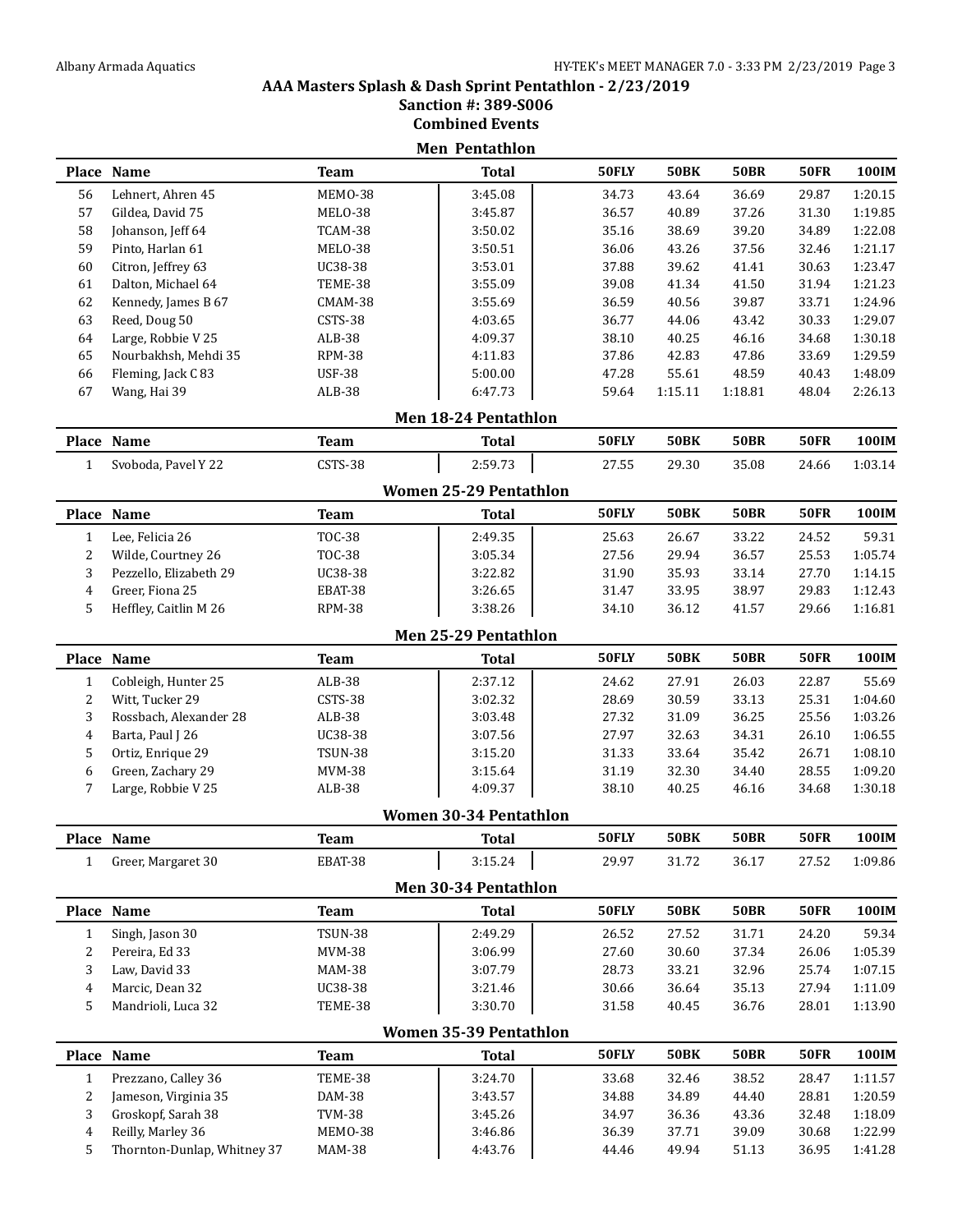### **Combined Events Men 35-39 Pentathlon Place Name Team Total 50FLY 50BK 50BR 50FR 100IM** Volcansek, Ales 35 UC38-38 2:46.20 24.87 27.07 31.55 22.96 59.75 Winfield, Matthew 37 TSUN-38 2:51.83 26.67 30.52 29.27 24.46 1:00.91 Dunlap, Ryan 36 MAM-38 3:08.29 27.68 33.16 34.42 25.21 1:07.82 Schonder, John 39 RPM-38 3:08.53 28.38 30.43 34.64 26.55 1:08.53 Wans, David M 38 SCSC-38 3:18.70 29.25 33.13 39.02 26.10 1:11.20 Song, Jimmy 35 MEMO-38 3:26.22 32.45 37.40 33.76 29.01 1:13.60 Couzens, Azul 39 ALB-38 3:41.18 35.12 38.32 37.18 29.53 1:21.03 Kolb, Vladyslav 37 ALB-38 3:43.90 30.49 40.96 40.85 29.55 1:22.05 Nourbakhsh, Mehdi 35 RPM-38 4:11.83 37.86 42.83 47.86 33.69 1:29.59 Wang, Hai 39 ALB-38 6:47.73 59.64 1:15.11 1:18.81 48.04 2:26.13 **Women 40-44 Pentathlon Place Name Team Total 50FLY 50BK 50BR 50FR 100IM** Richards, Ericka 41 SRM-38 3:06.42 29.07 30.03 33.78 26.11 1:07.43 2 Smith, Angela 44 SRVM-38 3:25.78 30.33 34.60 38.33 29.17 1:13.35 Sermek, Leila 43 UC38-38 3:31.56 31.28 36.09 42.09 28.86 1:13.24 Lee, Caron 42 RPM-38 3:39.21 31.90 35.90 44.63 29.86 1:16.92 Christen, Jane 42 RPM-38 3:47.53 35.65 38.53 40.90 31.42 1:21.03 Dennis, Shanna 42 ALB-38 3:59.86 36.09 40.43 41.81 33.77 1:27.76 **Men 40-44 Pentathlon Place Name Team Total 50FLY 50BK 50BR 50FR 100IM** McKee, Clayton 40 DAM-38 3:05.34 29.01 31.37 33.35 25.20 1:06.41 Solberg, Sean 40 RPM-38 3:12.81 28.42 35.38 34.29 26.07 1:08.65 Bolz, Brian 41 DAM-38 3:12.81 29.03 32.34 37.51 26.72 1:07.21 Drysdale, Colin 44 TULS-27 3:22.92 34.96 35.55 33.86 28.67 1:09.88 **Women 45-49 Pentathlon Place Name Team Total 50FLY 50BK 50BR 50FR 100IM** 1 Nicolescu, Andreea C 47 NBA-38 1 3:36.83 34.86 34.26 41.71 30.04 1:15.96 Irwin, Jessica 45 SRM-38 3:53.07 36.14 39.04 42.49 31.27 1:24.13 Fahlen, Lola 49 ALMA-38 4:10.59 40.70 41.62 44.50 33.74 1:30.03 4 Doyle, Jennifer 48 RPM-38 1:36.57 4:31.58 42.47 48.44 45.85 38.25 1:36.57 Long, Rebecca 46 ALB-38 4:57.44 50.88 47.02 56.33 40.56 1:42.65 **Men 45-49 Pentathlon Place Name Team Total 50FLY 50BK 50BR 50FR 100IM** Wood, Brent 49 ASCP-38 2:55.22 27.40 30.80 30.48 24.46 1:02.08 2 Erickson, Douglas 47 RHMS-38 | 3:09.13 | 30.29 33.29 31.81 25.35 1:08.39 Harrington, Matt 47 UC38-38 3:10.65 29.45 33.39 35.01 27.05 1:05.75 Wright, Eric 45 UC38-38 3:14.79 30.88 33.24 33.50 27.10 1:10.07 Denton, Joe 47 TSUN-38 3:16.66 30.57 32.90 34.83 28.63 1:09.73 Virkus, Todd 47 ASCP-38 3:19.30 29.89 36.37 35.58 25.50 1:11.96 Crowley, Terrance 47 WINE-38 3:21.55 30.49 38.70 33.72 27.69 1:10.95 Kneubuhler, Yann 46 RPM-38 3:24.72 35.05 35.17 35.25 27.86 1:11.39 Lehnert, Ahren 45 MEMO-38 3:45.08 34.73 43.64 36.69 29.87 1:20.15 **Women 50-54 Pentathlon Place Name Team Total 50FLY 50BK 50BR 50FR 100IM** Coomber, Molly 53 NBA-38 3:34.97 32.67 35.94 40.92 30.01 1:15.43 Lein, Brenda 54 NBA-38 3:35.91 34.36 33.98 42.73 29.11 1:15.73 Shu, Vicki 50 MEMO-38 3:42.41 32.03 37.98 43.23 30.82 1:18.35 Jones, Tracey A 50 SRM-38 3:47.60 33.17 43.88 40.24 30.30 1:20.01 Phalen, Jennifer 54 DAM-38 4:02.37 39.42 41.65 42.10 33.56 1:25.64 Harris, Karen 52 RPM-38 4:10.96 37.76 43.08 48.03 32.71 1:29.38

## **AAA Masters Splash & Dash Sprint Pentathlon - 2/23/2019 Sanction #: 389-S006**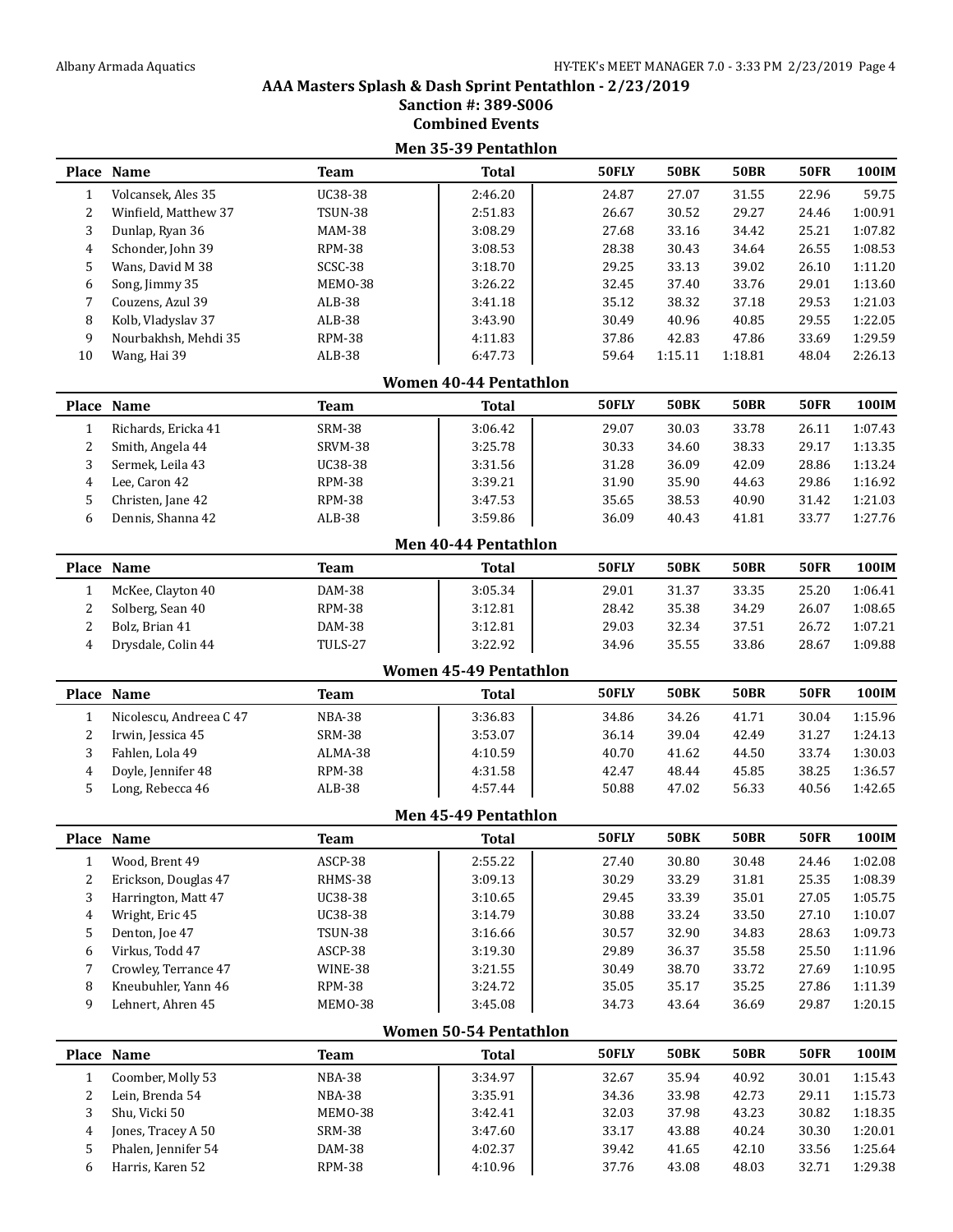### **Sanction #: 389-S006 Combined Events Women 50-54 Pentathlon Place Name Team Total 50FLY 50BK 50BR 50FR 100IM** Chachkin, Myra 50 MAM-38 4:56.18 44.90 51.55 56.60 38.58 1:44.55 Goodbrake, Carol 53 PAC1-38 5:04.44 44.35 55.19 54.63 39.55 1:50.72 **Men 50-54 Pentathlon Place Name Team Total 50FLY 50BK 50BR 50FR 100IM** Hamilton, Rick 51 MAM-38 2:53.83 26.58 28.30 32.97 24.93 1:01.05 Finney, Peter 51 MAM-38 3:03.63 27.60 32.80 32.27 25.59 1:05.37 O'Rourke, Dara 51 ALB-38 3:10.60 30.10 32.93 34.32 26.13 1:07.12 Reed, Doug 50 CSTS-38 4:03.65 36.77 44.06 43.42 30.33 1:29.07 **Women 55-59 Pentathlon Place Name Team Total 50FLY 50BK 50BR 50FR 100IM** Walts, Merrie E 58 SRM-38 3:22.72 32.62 32.67 37.56 27.99 1:11.88 Russell, Jane 55 DAM-38 3:30.84 31.46 34.07 40.12 30.09 1:15.10 Cagigas, Debbie 57 EBAT-38 3:34.89 34.43 36.07 38.86 28.95 1:16.58 Joyce, Martha 59 TAM-38 3:38.60 32.85 38.57 40.87 29.09 1:17.22 Shepard, Emily 57 ALB-38 4:24.19 43.64 44.25 45.22 36.33 1:34.75 Carroll, Leah 57 ALB-38 4:47.42 45.31 49.38 47.15 44.38 1:41.20 7 Williams, Cynthia 56 ECAM-38 1:52.3.41 52.47 57.38 56.71 44.15 1:52.70 **Men 55-59 Pentathlon Place Name Team Total 50FLY 50BK 50BR 50FR 100IM** Riblet, Jean-Philippe 55 SRM-38 2:55.36 27.20 28.15 32.77 24.55 1:02.69 Taylor, Ron 58 RPM-38 3:06.94 27.51 30.76 36.35 26.75 1:05.57 Nootbaar, Tom T 55 WCM-38 3:08.11 27.75 32.47 36.01 25.50 1:06.38 Laudenslager, Greg 57 RHMS-38 3:09.30 29.94 32.82 32.70 26.89 1:06.95 King, Ian 56 WCM-38 3:25.06 30.60 34.35 38.30 28.29 1:13.52 Adams, Brian R 55 UC38-38 3:27.28 32.98 36.88 36.71 28.85 1:11.86 Gilliland, John 58 TSUN-38 3:40.32 32.64 36.86 43.10 29.14 1:18.58 **Women 60-64 Pentathlon Place Name Team Total 50FLY 50BK 50BR 50FR 100IM** Rafkin, Louise 60 MEMO-38 3:45.71 34.23 39.94 41.24 30.65 1:19.65 Newacheck, Pamela 63 WCM-38 3:58.56 35.14 39.61 45.92 33.03 1:24.86 Haufler, Susan 61 MEMO-38 4:02.98 40.34 41.04 45.28 31.29 1:25.03 Albertson, Nay 64 WCM-38 4:05.87 39.12 41.26 45.50 33.72 1:26.27 Hickel, Jessie 60 EBAT-38 4:18.63 42.66 43.67 46.81 34.78 1:30.71 Pinto, Rebecca 63 MELO-38 4:21.06 37.88 44.03 49.31 36.41 1:33.43 **Men 60-64 Pentathlon Place Name Team Total 50FLY 50BK 50BR 50FR 100IM** Cutting, Steve 61 MAM-38 3:06.53 28.69 30.88 35.30 25.91 1:05.75 Van Boer, Eric 64 RHMS-38 3:11.79 29.04 31.81 34.41 26.71 1:09.82 Spellberg, Geoff 63 NBA-38 3:21.95 29.42 36.58 36.69 27.18 1:12.08 Lindsay, William 62 OAK-38 3:23.81 30.88 33.98 40.27 26.65 1:12.03 Johanson, Jeff 64 TCAM-38 3:50.02 35.16 38.69 39.20 34.89 1:22.08 Pinto, Harlan 61 MELO-38 3:50.51 36.06 43.26 37.56 32.46 1:21.17 Citron, Jeffrey 63 UC38-38 3:53.01 37.88 39.62 41.41 30.63 1:23.47 Dalton, Michael 64 TEME-38 3:55.09 39.08 41.34 41.50 31.94 1:21.23 **Women 65-69 Pentathlon Place Name Team Total 50FLY 50BK 50BR 50FR 100IM** Val, Laura 67 TAM-38 3:21.05 30.65 31.80 39.89 27.56 1:11.15 Guthrie, Sally 68 DAM-38 4:04.64 37.51 41.14 46.07 33.09 1:26.83

**AAA Masters Splash & Dash Sprint Pentathlon - 2/23/2019**